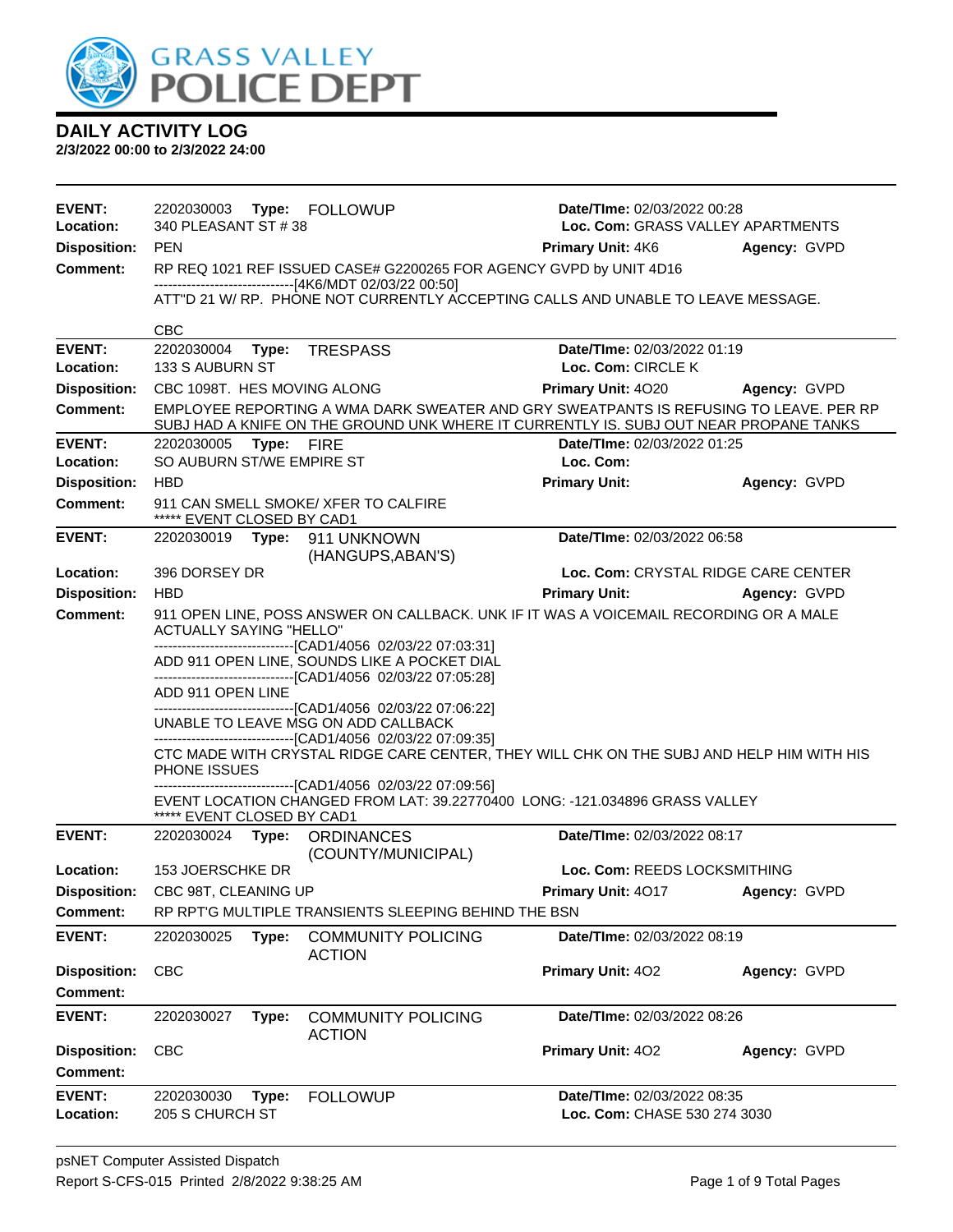

| <b>Disposition:</b>                    | CBC                                                 |       |                                                                                                                     | Primary Unit: 401                        | Agency: GVPD |
|----------------------------------------|-----------------------------------------------------|-------|---------------------------------------------------------------------------------------------------------------------|------------------------------------------|--------------|
| <b>Comment:</b>                        | RP REQG 10-21 REF FU ON CASE G2102422               |       |                                                                                                                     |                                          |              |
| <b>EVENT:</b>                          | 2202030035                                          | Type: | ANIMALS (ABUSE, LOOSE,<br>FOUND, INJURED)                                                                           | Date/TIme: 02/03/2022 08:44              |              |
| Location:                              | 113 PRESLEY WY #8                                   |       |                                                                                                                     | Loc. Com: BLUE EAGLE CONTRACTING         |              |
| <b>Disposition:</b>                    | <b>CBC OWNER LOCATED</b>                            |       |                                                                                                                     | <b>Primary Unit: 4Z32</b>                | Agency: GVPD |
| <b>Comment:</b>                        |                                                     |       | RP RPTG FOUND ROTTWEILER, IN OFFICE FOR PICKUP<br>-------------------------------[CAD1/4056 02/03/22 08:58:42]      |                                          |              |
|                                        |                                                     |       | OWNER LOCATED, NEG RESP NEEDED                                                                                      |                                          |              |
| <b>EVENT:</b>                          | 2202030037 Type: FRAUD                              |       |                                                                                                                     | Date/TIme: 02/03/2022 08:54<br>Loc. Com: |              |
| Location:                              | 131 NORTHRIDGE DR                                   |       |                                                                                                                     |                                          |              |
| <b>Disposition:</b><br><b>Comment:</b> |                                                     |       | CBC INFO PROVIDED/NEG CRIME AT THIS TIME                                                                            | Primary Unit: 4018                       | Agency: GVPD |
|                                        | RP REQ 10-21 REF FRAUD                              |       |                                                                                                                     |                                          |              |
| <b>EVENT:</b>                          | 2202030038                                          | Type: | 911 UNKNOWN<br>(HANGUPS, ABAN'S)                                                                                    | Date/TIme: 02/03/2022 09:03              |              |
| Location:                              | <b>404 ESKATON CR</b>                               |       |                                                                                                                     | Loc. Com:                                |              |
| <b>Disposition:</b>                    | <b>HBD</b>                                          |       |                                                                                                                     | <b>Primary Unit:</b>                     | Agency: GVPD |
| <b>Comment:</b>                        | 911 ABANDON                                         |       | -------------------------------[CAD1/4056 02/03/22 09:05:00]                                                        |                                          |              |
|                                        | MSG LEFT<br>***** EVENT CLOSED BY CAD3              |       |                                                                                                                     |                                          |              |
|                                        | RP CALLED BACK C4 ACCIDENTAL                        |       | -------------------------------[CAD1/4056 02/03/22 09:19:06]                                                        |                                          |              |
| <b>EVENT:</b>                          | 2202030039                                          | Type: | 911 UNKNOWN<br>(HANGUPS, ABAN'S)                                                                                    | Date/TIme: 02/03/2022 09:05              |              |
| Location:                              |                                                     |       | LAT: 39.22497300 LONG: -121.037503                                                                                  | Loc. Com:                                |              |
| <b>Disposition:</b>                    | <b>HBD</b>                                          |       |                                                                                                                     | <b>Primary Unit:</b>                     | Agency: GVPD |
| <b>Comment:</b>                        | 911 ABANDON. MSG LEFT<br>***** EVENT CLOSED BY CAD3 |       |                                                                                                                     |                                          |              |
| <b>EVENT:</b>                          | 2202030040                                          | Type: | THEFT (GRAND, PETTY, FROM<br><b>MERCHANT)</b>                                                                       | Date/TIme: 02/03/2022 09:09              |              |
| Location:                              | 153 SO AUBURN ST                                    |       |                                                                                                                     | Loc. Com: IRON WORKS GYM                 |              |
| <b>Disposition:</b>                    | RPT RPT TAKEN                                       |       |                                                                                                                     | Primary Unit: 401                        | Agency: GVPD |
| <b>Case No:</b>                        | G2200297                                            |       |                                                                                                                     |                                          |              |
| Comment:                               |                                                     |       | RP RPT'G THEFT OF TOOLS OCCURED YESTERDAY AT 1010HRS<br>------------------------------[CAD3/4011 02/03/22 09:33:21] |                                          |              |
|                                        |                                                     |       | ISSUED CASE# G2200297 FOR AGENCY GVPD by UNIT 4O1                                                                   |                                          |              |
| <b>EVENT:</b><br>Location:             | 2202030044<br><b>GATES PL</b>                       |       | Type: SUBJECT STOP                                                                                                  | Date/TIme: 02/03/2022 09:18<br>Loc. Com: |              |
| <b>Disposition:</b>                    | CBC 98T                                             |       |                                                                                                                     | Primary Unit: 4017                       | Agency: GVPD |
| <b>Comment:</b>                        | <b>OW THREE</b>                                     |       |                                                                                                                     |                                          |              |
| <b>EVENT:</b>                          | 2202030048                                          | Type: |                                                                                                                     | Date/TIme: 02/03/2022 09:40              |              |
|                                        |                                                     |       | PRIVATE PARTY TOW<br><b>REPORT</b>                                                                                  |                                          |              |
| Location:                              | 536 WHITING ST                                      |       |                                                                                                                     | Loc. Com:                                |              |
| <b>Disposition:</b>                    | <b>HBD</b>                                          |       |                                                                                                                     | <b>Primary Unit:</b>                     | Agency: GVPD |
| <b>Comment:</b>                        |                                                     |       | PRIVATE PARTY TOW, OWNER NOT AWARE<br>-----------------------[CAD3/4011_02/03/22_09:45:51]                          |                                          |              |
|                                        | ***** EVENT CLOSED BY CAD3                          |       | VEH ENTERED FCN/3702203401766                                                                                       |                                          |              |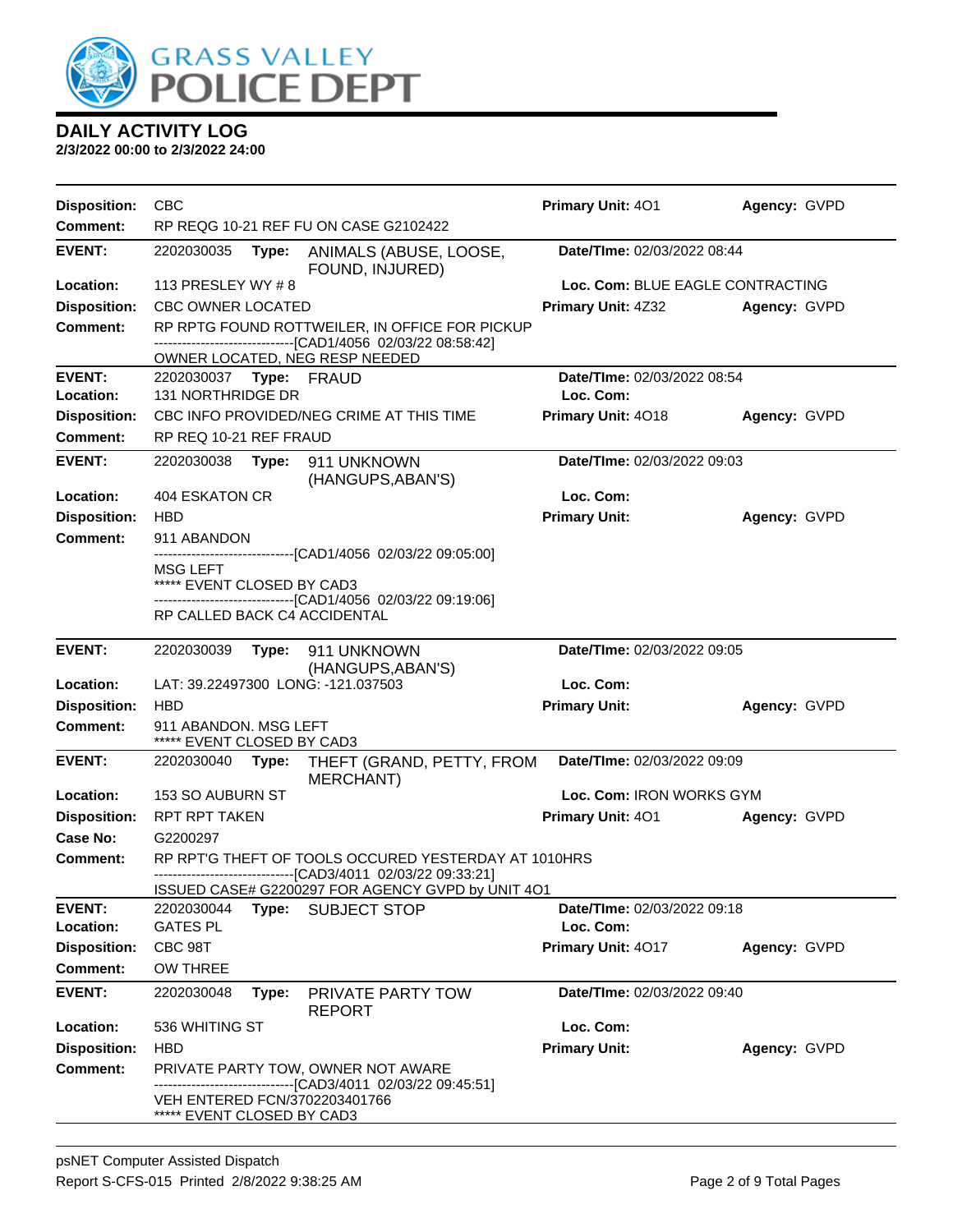

| <b>EVENT:</b>              | 2202030049                          | Type: | DISTURBANCE (NOISE,<br>MUSIC, VERBAL, BARKI                                                                                                                                                        | Date/TIme: 02/03/2022 09:41                         |              |  |
|----------------------------|-------------------------------------|-------|----------------------------------------------------------------------------------------------------------------------------------------------------------------------------------------------------|-----------------------------------------------------|--------------|--|
| Location:                  | 261 HUGHES RD                       |       |                                                                                                                                                                                                    | Loc. Com:                                           |              |  |
| <b>Disposition:</b>        | <b>CBC</b>                          |       |                                                                                                                                                                                                    | Primary Unit: 4018                                  | Agency: GVPD |  |
| Comment:                   |                                     |       | RP REQ 10-21 REF ONGOING ISSUES BETWEEN HER DAUGHTER AND HER DAUGHTERS BOYFRIEND                                                                                                                   |                                                     |              |  |
| <b>EVENT:</b>              | 2202030051                          | Type: | 911 UNKNOWN<br>(HANGUPS, ABAN'S)                                                                                                                                                                   | Date/TIme: 02/03/2022 09:44                         |              |  |
| Location:                  | 720 MALTMAN DR                      |       |                                                                                                                                                                                                    | Loc. Com:                                           |              |  |
| <b>Disposition:</b>        | <b>CBC ACCIDENTAL</b>               |       |                                                                                                                                                                                                    | Primary Unit: 4018                                  | Agency: GVPD |  |
| <b>Comment:</b>            |                                     |       | 911 ABANDON BUSY ON CALLBACK                                                                                                                                                                       |                                                     |              |  |
| <b>EVENT:</b>              | 2202030052                          | Type: | THEFT (GRAND, PETTY, FROM<br>MERCHANT)                                                                                                                                                             | Date/TIme: 02/03/2022 09:49                         |              |  |
| Location:                  | <b>SUTTON WY</b>                    |       |                                                                                                                                                                                                    | Loc. Com:                                           |              |  |
| <b>Disposition:</b>        | CBC REF ONLINE RPT                  |       |                                                                                                                                                                                                    | Primary Unit: 4018                                  | Agency: GVPD |  |
| Comment:                   |                                     |       | RP REQ 10-21 REF STOLEN LAPTOP OCCURED 1/26/2022                                                                                                                                                   |                                                     |              |  |
| <b>EVENT:</b><br>Location: | 2202030056<br>470 IDAHO MARYLAND RD | Type: | PROPERTY LOST OR FOUND                                                                                                                                                                             | Date/TIme: 02/03/2022 09:59<br>Loc. Com: ENTERPRISE |              |  |
| <b>Disposition:</b>        | CBC RP WILL TRY TO CTC OWNER        |       |                                                                                                                                                                                                    | <b>Primary Unit: 401</b>                            | Agency: GVPD |  |
| <b>Comment:</b>            | <b>REQ PICKUP</b>                   |       | RP RPTG' THEY LOCATED A LOCKBOX UNDER A SEAT IN A KIA SPORTAGE                                                                                                                                     |                                                     |              |  |
| <b>EVENT:</b>              | 2202030057                          | Type: | FOLLOWUP                                                                                                                                                                                           | Date/TIme: 02/03/2022 10:01                         |              |  |
| Location:                  | SIERRA COLLEGE ROUNDABOUT           |       |                                                                                                                                                                                                    | Loc. Com:                                           |              |  |
| <b>Disposition:</b>        | <b>CBC</b>                          |       |                                                                                                                                                                                                    | Primary Unit: 4K6                                   | Agency: GVPD |  |
| <b>Comment:</b>            |                                     |       | RP REQ 10-21 REF EVENT 2201190189<br>------------------------------[4K6/MDT 02/03/22 10:34]<br>RP PROVIDED INFO ON HOW TO PICK UP VEH                                                              |                                                     |              |  |
|                            | <b>CBC</b>                          |       |                                                                                                                                                                                                    |                                                     |              |  |
| <b>EVENT:</b>              | 2202030060                          | Type: | THEFT (GRAND, PETTY, FROM<br>MERCHANT)                                                                                                                                                             | Date/TIme: 02/03/2022 10:09                         |              |  |
| Location:                  | 129 S AUBURN ST                     |       |                                                                                                                                                                                                    | Loc. Com: GRASS VALLEY POLICE DEPARTMENT            |              |  |
| <b>Disposition:</b>        | <b>RPT</b>                          |       |                                                                                                                                                                                                    | <b>Primary Unit: 4S4</b>                            | Agency: GVPD |  |
| Case No:                   | G2200298                            |       |                                                                                                                                                                                                    |                                                     |              |  |
| <b>Comment:</b>            | <b>ONLINE RPT</b>                   |       |                                                                                                                                                                                                    |                                                     |              |  |
|                            |                                     |       | -------------------[CAD1/4056_02/03/22 10:09:41]<br>ISSUED CASE# G2200298 FOR AGENCY GVPD by UNIT 4S4<br>----------------[CAD1/4056 02/03/22 10:09:57]<br>EVENT LOCATION CHANGED FROM 129 S AUBURN |                                                     |              |  |
| <b>EVENT:</b>              | 2202030062                          |       | Type: VANDALISM                                                                                                                                                                                    | Date/TIme: 02/03/2022 10:13                         |              |  |
| Location:                  | 180 LITTON DR                       |       |                                                                                                                                                                                                    | Loc. Com:                                           |              |  |
| <b>Disposition:</b>        | <b>RPT RPT TAKEN</b>                |       |                                                                                                                                                                                                    | Primary Unit: 4S5                                   | Agency: GVPD |  |
| Case No:                   | G2200299                            |       |                                                                                                                                                                                                    |                                                     |              |  |
| Comment:                   |                                     |       | RP RPT'G THE BUILDING WAS TAGGED LAST NIGHT, REQ CTC<br>-------------------------------[CAD3/4011 02/03/22 10:32:20]<br>ISSUED CASE# G2200299 FOR AGENCY GVPD by UNIT 4S5                          |                                                     |              |  |
| <b>EVENT:</b>              | 2202030063                          | Type: | <b>SUBJECT STOP</b>                                                                                                                                                                                | Date/TIme: 02/03/2022 10:18                         |              |  |
| Location:                  | 111 W MCKNIGHT WY                   |       |                                                                                                                                                                                                    | Loc. Com: KMART                                     |              |  |
| <b>Disposition:</b>        | CBC 98T                             |       |                                                                                                                                                                                                    | Primary Unit: 4017                                  | Agency: GVPD |  |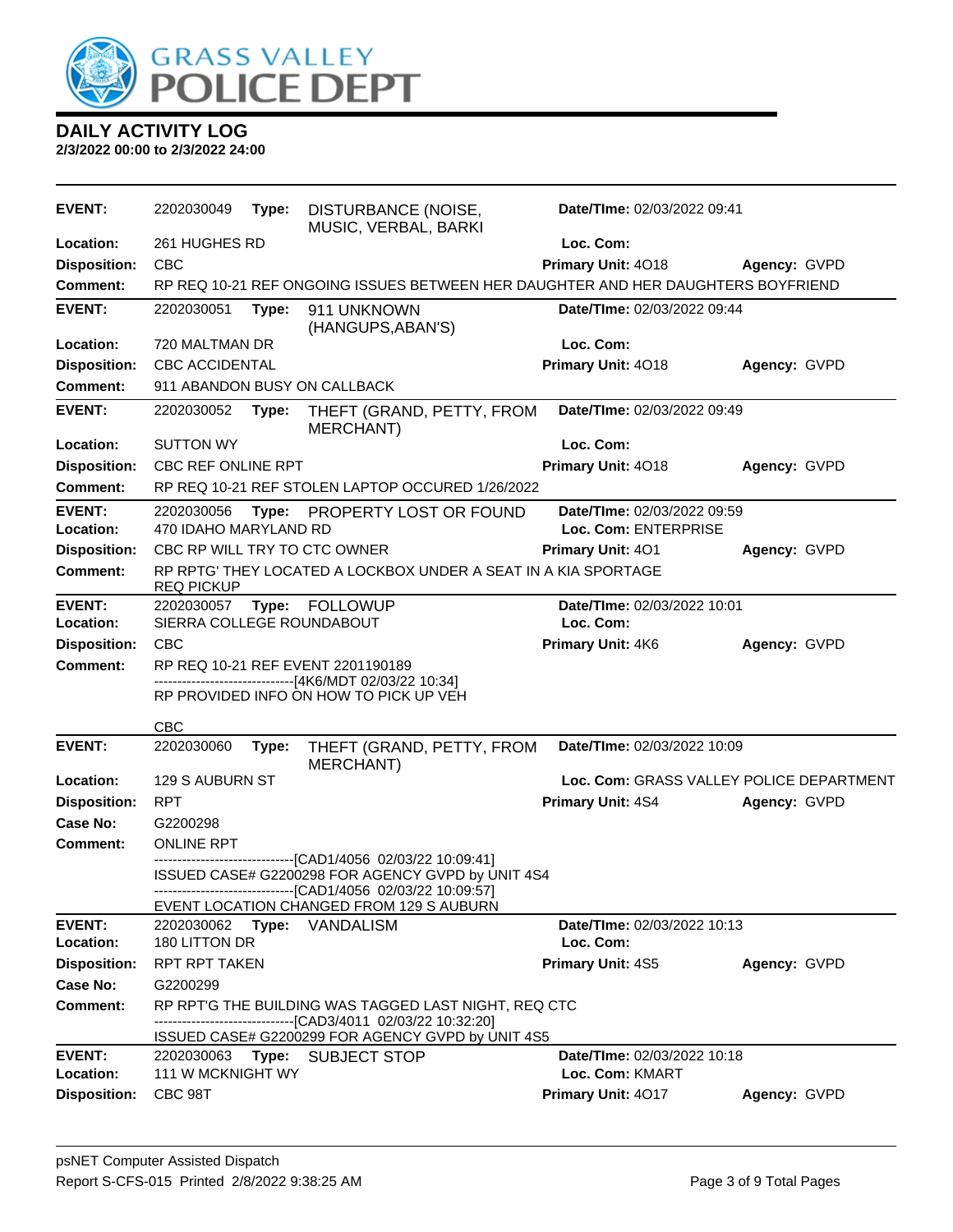

| <b>Comment:</b>                   | OW ONE                                                                                                                                                                                                                                  | -------------------------------[CAD3/4011_02/03/22_10:21:49]                                                      |                                                                                    |              |  |  |
|-----------------------------------|-----------------------------------------------------------------------------------------------------------------------------------------------------------------------------------------------------------------------------------------|-------------------------------------------------------------------------------------------------------------------|------------------------------------------------------------------------------------|--------------|--|--|
|                                   | EVENT LOCATION CHANGED FROM KMART                                                                                                                                                                                                       |                                                                                                                   |                                                                                    |              |  |  |
| <b>EVENT:</b>                     |                                                                                                                                                                                                                                         | 2202030064 Type: DISTURBANCE (NOISE,<br>MUSIC, VERBAL, BARKI                                                      | Date/TIme: 02/03/2022 10:19                                                        |              |  |  |
| Location:                         | 775 OLD TUNNEL RD # 303                                                                                                                                                                                                                 |                                                                                                                   | Loc. Com:                                                                          |              |  |  |
| <b>Disposition:</b>               | CBC 98M                                                                                                                                                                                                                                 |                                                                                                                   | Primary Unit: 4018                                                                 | Agency: GVPD |  |  |
| <b>Comment:</b>                   | ------------------------------[4O18/MDT 02/03/22 10:29]                                                                                                                                                                                 | RP REQ 10-21 REF ISSUES WITH NEIGHBOR IN APT 302                                                                  |                                                                                    |              |  |  |
|                                   |                                                                                                                                                                                                                                         | NEG CRIME. RP DIRECTED TO SPEAK W/ MANAGEMENT AND OMBUDSMAN. CBC.                                                 |                                                                                    |              |  |  |
| <b>EVENT:</b>                     |                                                                                                                                                                                                                                         | 2202030065 Type: ANIMALS (ABUSE, LOOSE,<br>FOUND, INJURED)                                                        | Date/TIme: 02/03/2022 10:20                                                        |              |  |  |
| Location:                         | 664 SO AUBURN ST                                                                                                                                                                                                                        |                                                                                                                   | Loc. Com:                                                                          |              |  |  |
| <b>Disposition:</b>               | CBC OWNER ADV OF RESOURCES                                                                                                                                                                                                              |                                                                                                                   | Primary Unit: 4Z32 Agency: GVPD                                                    |              |  |  |
| <b>Comment:</b>                   |                                                                                                                                                                                                                                         | RP REQG ASSISTANCE FOR SKUNK UNDER THE HOUSE. RP NOT ON SCENE, TENANT IS THERE.                                   |                                                                                    |              |  |  |
| <b>EVENT:</b><br>Location:        | 470 IDAHO MARYLAND RD                                                                                                                                                                                                                   | 2202030073 Type: PROPERTY LOST OR FOUND                                                                           | Date/TIme: 02/03/2022 10:38<br>Loc. Com:                                           |              |  |  |
| <b>Disposition:</b>               | <b>CBC</b>                                                                                                                                                                                                                              |                                                                                                                   | Primary Unit: 401                                                                  | Agency: GVPD |  |  |
| <b>Comment:</b>                   |                                                                                                                                                                                                                                         | -------------------------------[CAD3/4011 02/03/22 10:39:04]<br>EVENT LOCATION CHANGED FROM 470 IDAHO MARYLAND RD |                                                                                    |              |  |  |
| <b>EVENT:</b><br><b>Location:</b> | 2202030077 Type: WELFARE CHECK<br>155 GLASSON WY                                                                                                                                                                                        |                                                                                                                   | Date/TIme: 02/03/2022 10:46<br>Loc. Com: SIERRA NEVADA MEMORIAL<br><b>HOSPITAL</b> |              |  |  |
| <b>Disposition:</b>               | CBC NEG5150                                                                                                                                                                                                                             |                                                                                                                   | <b>Primary Unit: 4018</b>                                                          | Agency: GVPD |  |  |
| Comment:                          | RP IS SITTING IFO THE HOSPITAL WITH HIS FRIEND WHO WAS ON A VOL HOLD WITH THE CSU. HE SHOWED<br>UP AT THE RP'S HOUSE, RP DROVE HIM TO THE HOSPITAL. VI HAS BEEN MAKING 1146 STATEMENTS TO<br>THE RP TODAY<br>RP SITITNG IN A SIL MAZD 3 |                                                                                                                   |                                                                                    |              |  |  |
| <b>EVENT:</b><br><b>Location:</b> | 2202030078    Type: FOOT PATROL<br>600 BLK IDAHO MARYLAND                                                                                                                                                                               |                                                                                                                   | Date/TIme: 02/03/2022 10:52<br>Loc. Com:                                           |              |  |  |
| <b>Disposition:</b>               | <b>CBC</b>                                                                                                                                                                                                                              |                                                                                                                   | Primary Unit: 4017                                                                 | Agency: GVPD |  |  |
| <b>Comment:</b>                   | ON FOOT BY THE CREEK                                                                                                                                                                                                                    |                                                                                                                   |                                                                                    |              |  |  |
| <b>EVENT:</b>                     | 2202030083 Type: FOLLOWUP                                                                                                                                                                                                               |                                                                                                                   | Date/TIme: 02/03/2022 11:05                                                        |              |  |  |
| Location:                         | 2032 NEVADA CITY HY                                                                                                                                                                                                                     |                                                                                                                   | Loc. Com: B C TRUE VALUE HARDWARE 530 723                                          |              |  |  |
| Disposition: CBC                  |                                                                                                                                                                                                                                         |                                                                                                                   | 6105<br><b>Primary Unit: 402</b>                                                   | Agency: GVPD |  |  |
| <b>Comment:</b>                   | FU ON CASE 299                                                                                                                                                                                                                          |                                                                                                                   |                                                                                    |              |  |  |
|                                   |                                                                                                                                                                                                                                         | -------------------------------[CAD3/4011_02/03/22 11:05:11]<br>EVENT LOCATION CHANGED FROM 2032 NEVADA CITY      |                                                                                    |              |  |  |
| <b>EVENT:</b>                     | 2202030085<br>Type:                                                                                                                                                                                                                     | <b>FOLLOWUP</b>                                                                                                   | Date/TIme: 02/03/2022 11:12                                                        |              |  |  |
| Location:                         | 11761 RIDGE RD<br>Loc. Com: NUHS                                                                                                                                                                                                        |                                                                                                                   |                                                                                    |              |  |  |
| <b>Disposition:</b>               | CBC J REMOVED FROM MUPS                                                                                                                                                                                                                 |                                                                                                                   | Primary Unit: 403                                                                  | Agency: GVPD |  |  |
| <b>Comment:</b>                   | EVENT LOCATION CHANGED FROM NUHS                                                                                                                                                                                                        | ---------------------[CAD1/4056 02/03/22 11:12:50]                                                                |                                                                                    |              |  |  |
| <b>EVENT:</b><br>Location:        | 2202030086<br>Type:<br>317 HUGHES RD                                                                                                                                                                                                    | <b>WELFARE CHECK</b>                                                                                              | Date/TIme: 02/03/2022 11:13<br>Loc. Com:                                           |              |  |  |
| <b>Disposition:</b>               | CBC <sub>C4</sub>                                                                                                                                                                                                                       |                                                                                                                   | Primary Unit: 4018                                                                 | Agency: GVPD |  |  |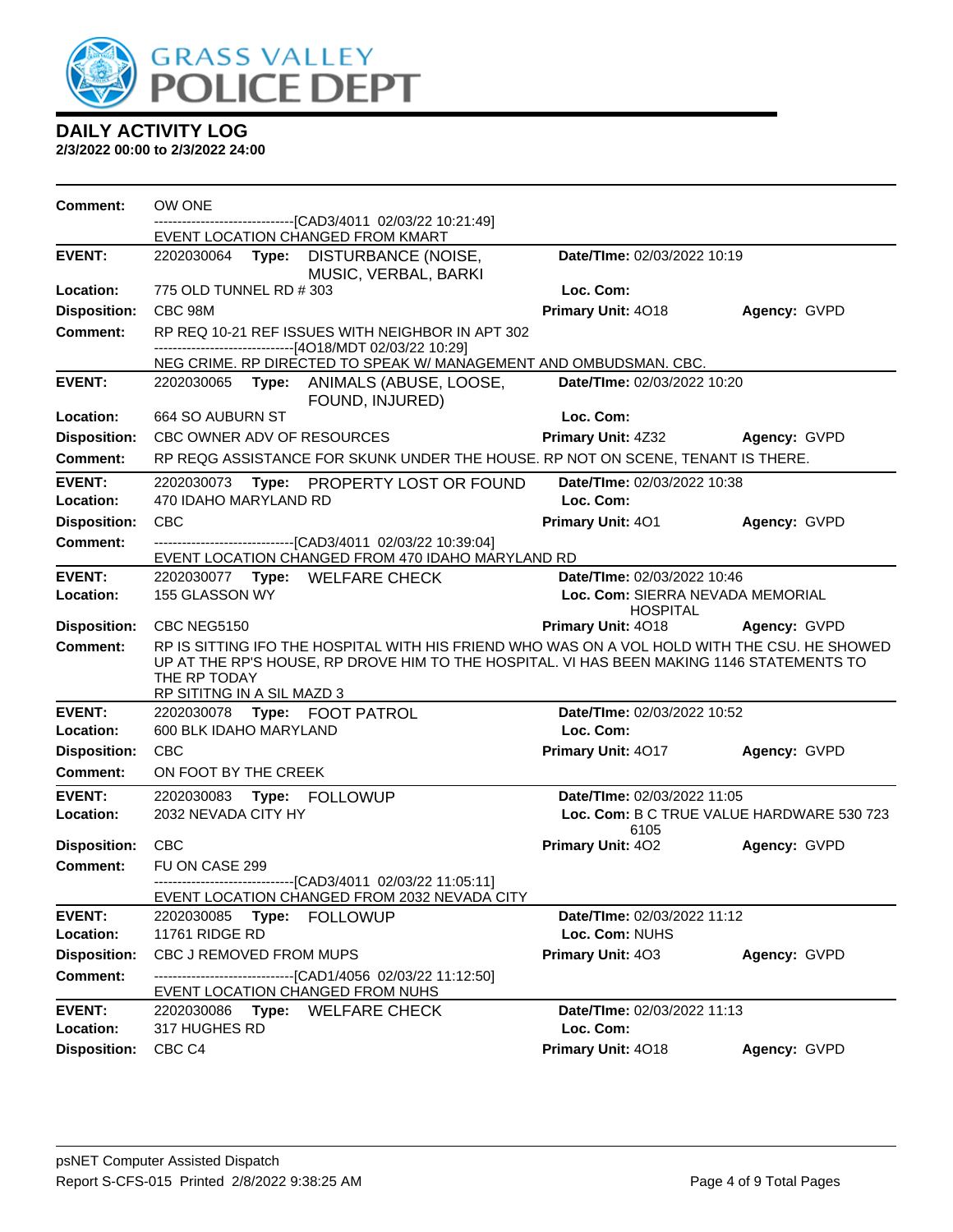

#### **2/3/2022 00:00 to 2/3/2022 24:00**

**Comment:** RP REQG WELFARE CHECK ON HIS BROTHER. RP HAS NOT BEEN ABLE TO GET AHOLD OF HIM FOR APPROX 1MO WHICH IS UNUSUAL. RPS MOTHER RECENTLY PASSED AWAY AND RPS BROTHER HAS NOT TAKEN IT VERY WELL.

|                     |                                                                                                                      | NEG DRUGS OR ALC, NEG WEAPONS AS FAR AS RP KNOWS                                                                                                                                           |                                          |              |  |
|---------------------|----------------------------------------------------------------------------------------------------------------------|--------------------------------------------------------------------------------------------------------------------------------------------------------------------------------------------|------------------------------------------|--------------|--|
| <b>EVENT:</b>       |                                                                                                                      |                                                                                                                                                                                            | Date/TIme: 02/03/2022 11:17              |              |  |
| Location:           | <b>KNIGHTS PAINT</b>                                                                                                 |                                                                                                                                                                                            | Loc. Com:                                |              |  |
| <b>Disposition:</b> | <b>CBC</b>                                                                                                           |                                                                                                                                                                                            | <b>Primary Unit: 402</b>                 | Agency: GVPD |  |
| Comment:            |                                                                                                                      | --------------------------------[4O2/MDT 02/03/22 11:19]                                                                                                                                   |                                          |              |  |
|                     | <b>FU RE CASE G2200299</b>                                                                                           |                                                                                                                                                                                            |                                          |              |  |
| <b>EVENT:</b>       |                                                                                                                      | 2202030092 Type: WELFARE CHECK                                                                                                                                                             | Date/TIme: 02/03/2022 11:45              |              |  |
| Location:           | MILL ST/FRENCH AV                                                                                                    |                                                                                                                                                                                            | Loc. Com: TWRDS 4 CORNERS                |              |  |
| <b>Disposition:</b> | <b>CBC</b>                                                                                                           |                                                                                                                                                                                            | <b>Primary Unit: 4K6</b>                 | Agency: GVPD |  |
| Comment:            |                                                                                                                      | RP RT'G MALE WHO SUFFERS FROM DEMENTIA IS WANDERING AROUND, LOOKS LOST/ WHILE LL HE<br>WALKED INTO THE ROAD. RP DISCONNECTED TO HELP HIM<br>WMA GRY HAIR WEARING GRY PLAID SHIRT AND JEANS |                                          |              |  |
| <b>EVENT:</b>       | 2202030100                                                                                                           | Type: TRAFFIC (DUI, PARKING,<br>SPEED, HAZ                                                                                                                                                 | Date/TIme: 02/03/2022 12:08              |              |  |
| Location:           | 1262 SUTTON WY                                                                                                       |                                                                                                                                                                                            | Loc. Com: HOSPITALITY HOUSE 530 271 7144 |              |  |
| <b>Disposition:</b> |                                                                                                                      | CBC ADVISED TO STAY OUT OF ROADWAY                                                                                                                                                         | <b>Primary Unit: 4018</b>                | Agency: GVPD |  |
| Comment:            |                                                                                                                      | 911 RPT'G SUBJ LAYING IN THE ROADWAY, WAS ALMOST HIT BY A VEH                                                                                                                              |                                          |              |  |
| <b>EVENT:</b>       |                                                                                                                      | 2202030102 Type: WELFARE CHECK                                                                                                                                                             | Date/TIme: 02/03/2022 12:26              |              |  |
| Location:           | 371 1/2 CLARK ST                                                                                                     |                                                                                                                                                                                            | Loc. Com:                                |              |  |
| <b>Disposition:</b> | CBC                                                                                                                  |                                                                                                                                                                                            | <b>Primary Unit: 401</b>                 | Agency: GVPD |  |
| <b>Comment:</b>     | RP RPT'G HIS BROTHER IS HALLUCINATING AND NOT EATING ENOUGH FOOD<br>RP STATES NON VIOLENT BUT HAS DELUSIONS ABOUT LE |                                                                                                                                                                                            |                                          |              |  |
|                     |                                                                                                                      | ------------------------------[CAD1/4056 02/03/22 12:27:22]                                                                                                                                |                                          |              |  |
|                     | RP REQ 10-21 TO START                                                                                                | -------------------------------[CAD1/4056 02/03/22 13:13:53]                                                                                                                               |                                          |              |  |
|                     |                                                                                                                      | EVENT LOCATION CHANGED FROM 371 CLARK ST GV                                                                                                                                                |                                          |              |  |
| <b>EVENT:</b>       |                                                                                                                      | 2202030112 Type: DISTURBANCE (NOISE,<br>MUSIC, VERBAL, BARKI                                                                                                                               | Date/TIme: 02/03/2022 13:10              |              |  |
| Location:           | 804 SUTTON WY                                                                                                        |                                                                                                                                                                                            | Loc. Com: BANK OF AMERICA                |              |  |
| <b>Disposition:</b> | CBC                                                                                                                  |                                                                                                                                                                                            | <b>Primary Unit: 4018</b>                | Agency: GVPD |  |
| <b>Comment:</b>     |                                                                                                                      | 911 IRATE CUSTOMER WAS INSIDE YELLING                                                                                                                                                      |                                          |              |  |
|                     |                                                                                                                      | -------------------------------[CAD3/4011 02/03/22 13:10:46]                                                                                                                               |                                          |              |  |
|                     | WHILE LL, SU LEFT.                                                                                                   |                                                                                                                                                                                            |                                          |              |  |
|                     |                                                                                                                      | BLU SWEATSHIRT, GRY SHORTS, BLK HAT<br>-------------------------------[CAD3/4011 02/03/22 13:11:15]                                                                                        |                                          |              |  |
|                     | SU LEFT ON FOOT, UNK DOT                                                                                             | ---------------------------------[CAD3/4011 02/03/22 13:11:43]                                                                                                                             |                                          |              |  |
|                     |                                                                                                                      | RP JUST SAW HIM TOWARD SPEEDWAY GAS STATION<br>------------------------[CAD3/4011_02/03/22 13:12:18]                                                                                       |                                          |              |  |
|                     | <b>OFF</b>                                                                                                           | NO WEAPONS AS FAR AS RP KNOWS. HOLDING CUP, NOW WALKING TOWARD SAFEWAY AND FLIPPING RP                                                                                                     |                                          |              |  |
| <b>EVENT:</b>       | 2202030115<br>Type:                                                                                                  | <b>SUSPICIOUS CIRCUMSTANCE</b><br>(VEHICLE, PERSON                                                                                                                                         | Date/TIme: 02/03/2022 13:14              |              |  |
| Location:           | <b>GRASS VALLEY</b>                                                                                                  |                                                                                                                                                                                            | Loc. Com:                                |              |  |
| <b>Disposition:</b> | <b>CBC</b>                                                                                                           |                                                                                                                                                                                            | Primary Unit: 4K6                        | Agency: GVPD |  |
| Comment:            |                                                                                                                      | RP REQG 10-21 REF A FEMALE THAT WALKS AROUND MILL, BENNETT, AND HY 174 W/ A LARGE BUCKET OF<br>ICE CREAM. RP IS CONCERNED FOR THE FEMALES HEALTH/MENTAL HEALTH.                            |                                          |              |  |
|                     |                                                                                                                      |                                                                                                                                                                                            |                                          |              |  |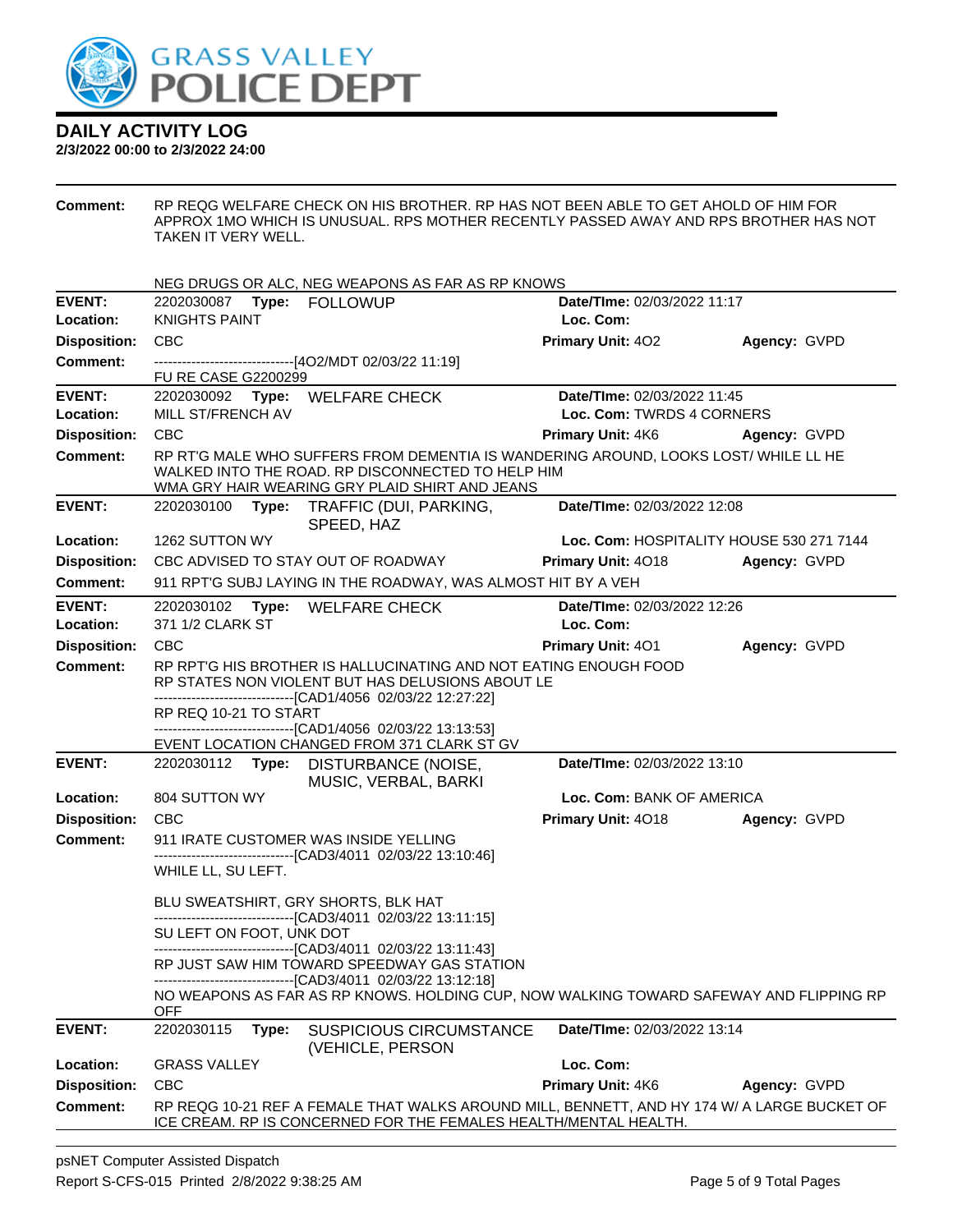

**2/3/2022 00:00 to 2/3/2022 24:00**

| <b>EVENT:</b>              | 2202030118                                                                                  | Type: | <b>SUSPICIOUS CIRCUMSTANCE</b><br>(VEHICLE, PERSON                                                                                                                                   | Date/TIme: 02/03/2022 13:16                         |                                          |
|----------------------------|---------------------------------------------------------------------------------------------|-------|--------------------------------------------------------------------------------------------------------------------------------------------------------------------------------------|-----------------------------------------------------|------------------------------------------|
| Location:                  | 1262 SUTTON WY                                                                              |       |                                                                                                                                                                                      |                                                     | Loc. Com: HOSPITALITY HOUSE 530 271 7144 |
| <b>Disposition:</b>        | INF LOG PER 4018                                                                            |       |                                                                                                                                                                                      | <b>Primary Unit:</b>                                | Agency: GVPD                             |
| <b>Comment:</b>            | DO W/ PEOPLE ON SUTTON WY.                                                                  |       | RPTG MALE SUBJ OUTSIDE THAT IS PART OF A "CONCERNED CITIZENS PAGE", WAS AGGRESSIVE TOWARD<br>STAFF AND WAS RECORDING RP ON HIS PHONE. SU WAS UPSET ABOUT THE POLICE AND SOMETHING TO |                                                     |                                          |
|                            |                                                                                             |       | LSW HAT, VEST, DRK CLOTHING ASSOCIATED W/ A SCANNER AND A BIKE.<br>-------------------------------[CAD3/4011 02/03/22 13:16:48]                                                      |                                                     |                                          |
|                            |                                                                                             |       | <b>CURRENTLY WALKING DOWN SUTTON</b><br>***** EVENT CLOSED BY CAD1 WITH COMMENT-LOG PER 4018                                                                                         |                                                     |                                          |
| <b>EVENT:</b>              |                                                                                             |       | 2202030119 Type: COMMUNITY POLICING<br><b>ACTION</b>                                                                                                                                 | Date/TIme: 02/03/2022 13:25                         |                                          |
| <b>Disposition:</b>        | <b>CBC</b>                                                                                  |       |                                                                                                                                                                                      | <b>Primary Unit: 402</b>                            | Agency: GVPD                             |
| <b>Comment:</b>            |                                                                                             |       |                                                                                                                                                                                      |                                                     |                                          |
| <b>EVENT:</b>              | 2202030127                                                                                  | Type: | DISTURBANCE (NOISE,<br>MUSIC, VERBAL, BARKI                                                                                                                                          | Date/TIme: 02/03/2022 13:47                         |                                          |
| Location:                  | 155 GLASSON WY                                                                              |       |                                                                                                                                                                                      | Loc. Com: SIERRA NEVADA MEMORIAL<br><b>HOSPITAL</b> |                                          |
| <b>Disposition:</b>        | <b>CBC</b>                                                                                  |       |                                                                                                                                                                                      | <b>Primary Unit: 4018</b>                           | Agency: GVPD                             |
| <b>Comment:</b>            |                                                                                             |       | SECURITY MALE CAUSING A SCENE AT THE BACK END OF THE ER, PUNCHED A DOOR                                                                                                              |                                                     |                                          |
| <b>EVENT:</b>              | 2202030128                                                                                  | Type: | <b>COMMUNITY POLICING</b><br><b>ACTION</b>                                                                                                                                           | Date/TIme: 02/03/2022 13:53                         |                                          |
| Location:                  |                                                                                             |       | IDAHO MARYLAND RD/SUTTON WY                                                                                                                                                          | Loc. Com:                                           |                                          |
| <b>Disposition:</b>        | <b>CBC</b>                                                                                  |       |                                                                                                                                                                                      | Primary Unit: 4017                                  | Agency: GVPD                             |
| <b>Comment:</b>            | ON FOOT 100YRDS E OF SUTTON<br>-------------------------------[CAD1/4056 02/03/22 13:53:17] |       |                                                                                                                                                                                      |                                                     |                                          |
|                            |                                                                                             |       | EVENT LOCATION CHANGED FROM IDAHO MARYLAND/SUTTON                                                                                                                                    |                                                     |                                          |
| <b>EVENT:</b><br>Location: | 208 SUTTON WY                                                                               |       |                                                                                                                                                                                      | Date/TIme: 02/03/2022 13:53<br>Loc. Com:            |                                          |
| <b>Disposition:</b>        | <b>RPT</b>                                                                                  |       |                                                                                                                                                                                      | <b>Primary Unit: 403</b>                            | Agency: GVPD                             |
| Case No:                   | G2200300                                                                                    |       |                                                                                                                                                                                      |                                                     |                                          |
| <b>Comment:</b>            |                                                                                             |       | WITNESS OBSERVED JUVENILES IN ALTERCATION INVOLVING POSSIBLE WEAPONS.<br>-------------------------[CAD1/4056 02/03/22 13:54:10]                                                      |                                                     |                                          |
|                            |                                                                                             |       | EVENT LOCATION CHANGED FROM 208 SUTTON WY<br>-------------------------------[CAD1/4056 02/03/22 13:54:15]                                                                            |                                                     |                                          |
|                            |                                                                                             |       | ISSUED CASE# G2200300 FOR AGENCY GVPD by UNIT 4O3                                                                                                                                    |                                                     |                                          |
| <b>EVENT:</b>              |                                                                                             |       | 2202030146 Type: TRAFFIC (DUI, PARKING,<br>SPEED, HAZ                                                                                                                                | Date/TIme: 02/03/2022 15:14                         |                                          |
| Location:                  | NEAL ST/SO AUBURN ST                                                                        |       |                                                                                                                                                                                      | Loc. Com:                                           |                                          |
| <b>Disposition:</b>        | UTL                                                                                         |       |                                                                                                                                                                                      | Primary Unit: 4K6                                   | Agency: GVPD                             |
| Comment:                   | PEOPLE OFF THE ROADWAY                                                                      |       | 911 GLD GMC YUKON W/O LP ON THE BACK, DRIVING APPROX 100MPH ON THE HIGHWAY AND RUNNING                                                                                               |                                                     |                                          |
| <b>EVENT:</b>              | 2202030147 Type:                                                                            |       | PRIVATE PARTY TOW<br><b>REPORT</b>                                                                                                                                                   | Date/TIme: 02/03/2022 15:15                         |                                          |
| Location:                  | 972 SUTTON WY                                                                               |       |                                                                                                                                                                                      | Loc. Com: BEST WESTERN 530 273 1393                 |                                          |
| <b>Disposition:</b>        | <b>HBD</b>                                                                                  |       |                                                                                                                                                                                      | <b>Primary Unit:</b>                                | Agency: GVPD                             |
| Comment:                   | PRIVATE PARTY TOW<br>FCN/3702203403601<br>***** EVENT CLOSED BY CAD1                        |       |                                                                                                                                                                                      |                                                     |                                          |
| <b>EVENT:</b>              | 2202030148                                                                                  | Type: | <b>FOLLOWUP</b>                                                                                                                                                                      | Date/TIme: 02/03/2022 15:19                         |                                          |

psNET Computer Assisted Dispatch Report S-CFS-015 Printed 2/8/2022 9:38:25 AM Page 6 of 9 Total Pages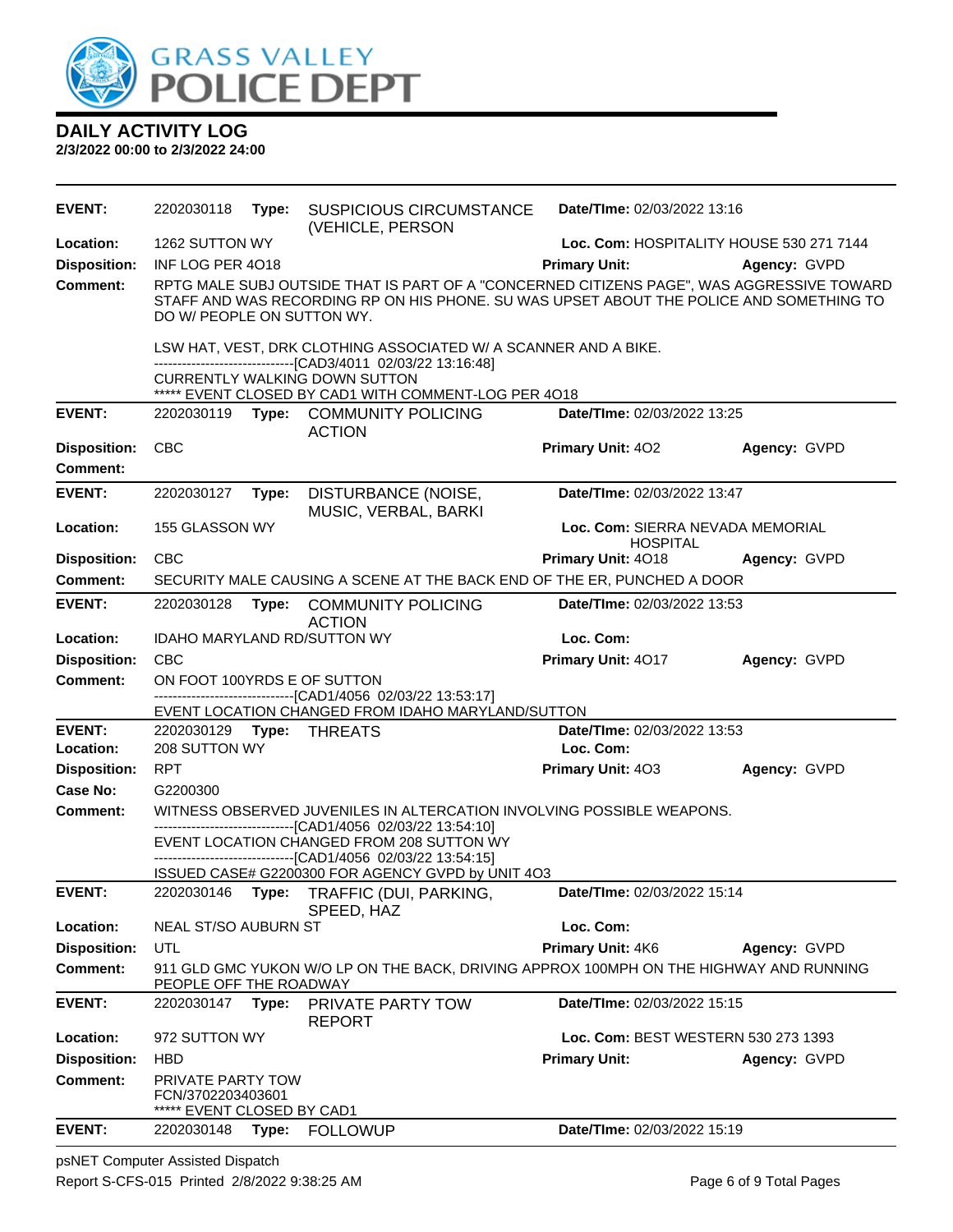

| Location:                  | 1262 SUTTON WY                                                            |                                                                                                                                                               |                                          | Loc. Com: HOSPITALITY HOUSE 530 271 7144 |
|----------------------------|---------------------------------------------------------------------------|---------------------------------------------------------------------------------------------------------------------------------------------------------------|------------------------------------------|------------------------------------------|
| <b>Disposition:</b>        | <b>CBC</b>                                                                |                                                                                                                                                               | <b>Primary Unit: 4018 Agency: GVPD</b>   |                                          |
| <b>Comment:</b>            | RP REQG 10-21, WOULD LIKE TO KNOW WHY HER SON WASNT PLACED ON A 5150 HOLD |                                                                                                                                                               |                                          |                                          |
|                            |                                                                           | --------------------------------[CAD3/4011 02/03/22 15:24:21]<br>ADDITIONAL RP STATING THE SUBJ IS A THREAT TO HIMSELF AND THAT HE IS "INVOLVING RPS SON INTO |                                          |                                          |
|                            | IT".                                                                      |                                                                                                                                                               |                                          |                                          |
|                            | SECOND RP ALSO REQG A 10-21                                               | -------------------------------[CAD3/4011 02/03/22 15:25:10]                                                                                                  |                                          |                                          |
| <b>EVENT:</b>              | 2202030149 Type: VEHICLE STOP                                             |                                                                                                                                                               | Date/TIme: 02/03/2022 15:32              |                                          |
| Location:                  | <b>NEAL ST/SO AUBURN ST</b>                                               |                                                                                                                                                               | Loc. Com:                                |                                          |
| <b>Disposition:</b>        | <b>WA</b>                                                                 |                                                                                                                                                               | <b>Primary Unit: 4K6</b>                 | Agency: GVPD                             |
| <b>Comment:</b>            |                                                                           | GLD YUKON OCCUPIED BY 3-4 TURNING INTO SAFEWAY<br>-------------------------------[CAD1/4056 02/03/22 15:33:04]                                                |                                          |                                          |
|                            |                                                                           | EVENT LOCATION CHANGED FROM NEAL/S AUBURN                                                                                                                     |                                          |                                          |
| <b>EVENT:</b><br>Location: | 2202030150 Type: FIRE<br><b>HUBBARD RD/ATKINS RD</b>                      |                                                                                                                                                               | Date/TIme: 02/03/2022 15:33<br>Loc. Com: |                                          |
| <b>Disposition:</b>        | <b>HBD</b>                                                                |                                                                                                                                                               | <b>Primary Unit:</b>                     | Agency: GVPD                             |
| <b>Comment:</b>            | 911 SMOKE, TRF TO CALFIRE<br>***** EVENT CLOSED BY CAD1                   |                                                                                                                                                               |                                          |                                          |
| <b>EVENT:</b>              | 2202030152 Type: 911 UNKNOWN                                              | (HANGUPS, ABAN'S)                                                                                                                                             | Date/TIme: 02/03/2022 15:47              |                                          |
| Location:                  | <b>625 ESKATON CR</b>                                                     |                                                                                                                                                               | Loc. Com: ESKATON VILLAGE                |                                          |
| <b>Disposition:</b>        | <b>HBD</b>                                                                |                                                                                                                                                               | <b>Primary Unit:</b>                     | Agency: GVPD                             |
| <b>Comment:</b>            | 911 ABAN.                                                                 |                                                                                                                                                               |                                          |                                          |
|                            | ***** EVENT CLOSED BY CAD3                                                | -------------------------------[CAD3/4011 02/03/22 15:47:17]<br>ON CALL BACK, C4 UNK REASON FOR CALL                                                          |                                          |                                          |
| <b>EVENT:</b>              | 2202030154 Type: 911 UNKNOWN                                              | (HANGUPS, ABAN'S)                                                                                                                                             | Date/TIme: 02/03/2022 15:49              |                                          |
| Location:                  | 355 JOERSCHKE DR                                                          |                                                                                                                                                               | <b>HOSPITAL</b>                          | Loc. Com: SPRINGHILL MANOR CONVALESCENT  |
| <b>Disposition:</b>        | <b>HBD</b>                                                                |                                                                                                                                                               | <b>Primary Unit:</b>                     | Agency: GVPD                             |
| <b>Comment:</b>            | 911 ACCIDENTAL/C4<br>***** EVENT CLOSED BY CAD1                           |                                                                                                                                                               |                                          |                                          |
| <b>EVENT:</b>              |                                                                           |                                                                                                                                                               | Date/TIme: 02/03/2022 15:50              |                                          |
|                            |                                                                           | (HANGUPS, ABAN'S)                                                                                                                                             |                                          |                                          |
| Location:                  | LAT: 39.23408200 LONG: -121.03112                                         |                                                                                                                                                               | Loc. Com:                                |                                          |
| <b>Disposition:</b>        | HBD                                                                       |                                                                                                                                                               | <b>Primary Unit:</b>                     | Agency: GVPD                             |
| <b>Comment:</b>            | 911 ABAN                                                                  | -------------------[CAD3/4011_02/03/22_15:52:03]                                                                                                              |                                          |                                          |
|                            | ***** EVENT CLOSED BY CAD1                                                | NEG ANSWER ON CALL BACK, UNABLE TO LEAVE VM                                                                                                                   |                                          |                                          |
| <b>EVENT:</b>              | 2202030159                                                                | Type: SUBJECT STOP                                                                                                                                            | Date/TIme: 02/03/2022 16:02              |                                          |
| Location:                  | 121 BANK ST                                                               |                                                                                                                                                               | Loc. Com: GOLD MINERS INN                |                                          |
| <b>Disposition:</b>        | CBC 98T                                                                   |                                                                                                                                                               | <b>Primary Unit: 4S5</b>                 | Agency: GVPD                             |
| <b>Comment:</b>            | OW <sub>2</sub>                                                           | --------------------[CAD3/4011 02/03/22 16:03:02]                                                                                                             |                                          |                                          |
|                            |                                                                           | EVENT LOCATION CHANGED FROM GOLD MINERS INN                                                                                                                   |                                          |                                          |
| <b>EVENT:</b>              | 2202030161<br>Type:                                                       | 911 UNKNOWN<br>(HANGUPS, ABAN'S)                                                                                                                              | Date/TIme: 02/03/2022 16:04              |                                          |
| Location:                  | 760 S AUBURN ST                                                           |                                                                                                                                                               | Loc. Com: NEVADA COUNTY CRISIS           |                                          |
| <b>Disposition:</b>        | <b>HBD</b>                                                                |                                                                                                                                                               | <b>Primary Unit:</b>                     | Agency: GVPD                             |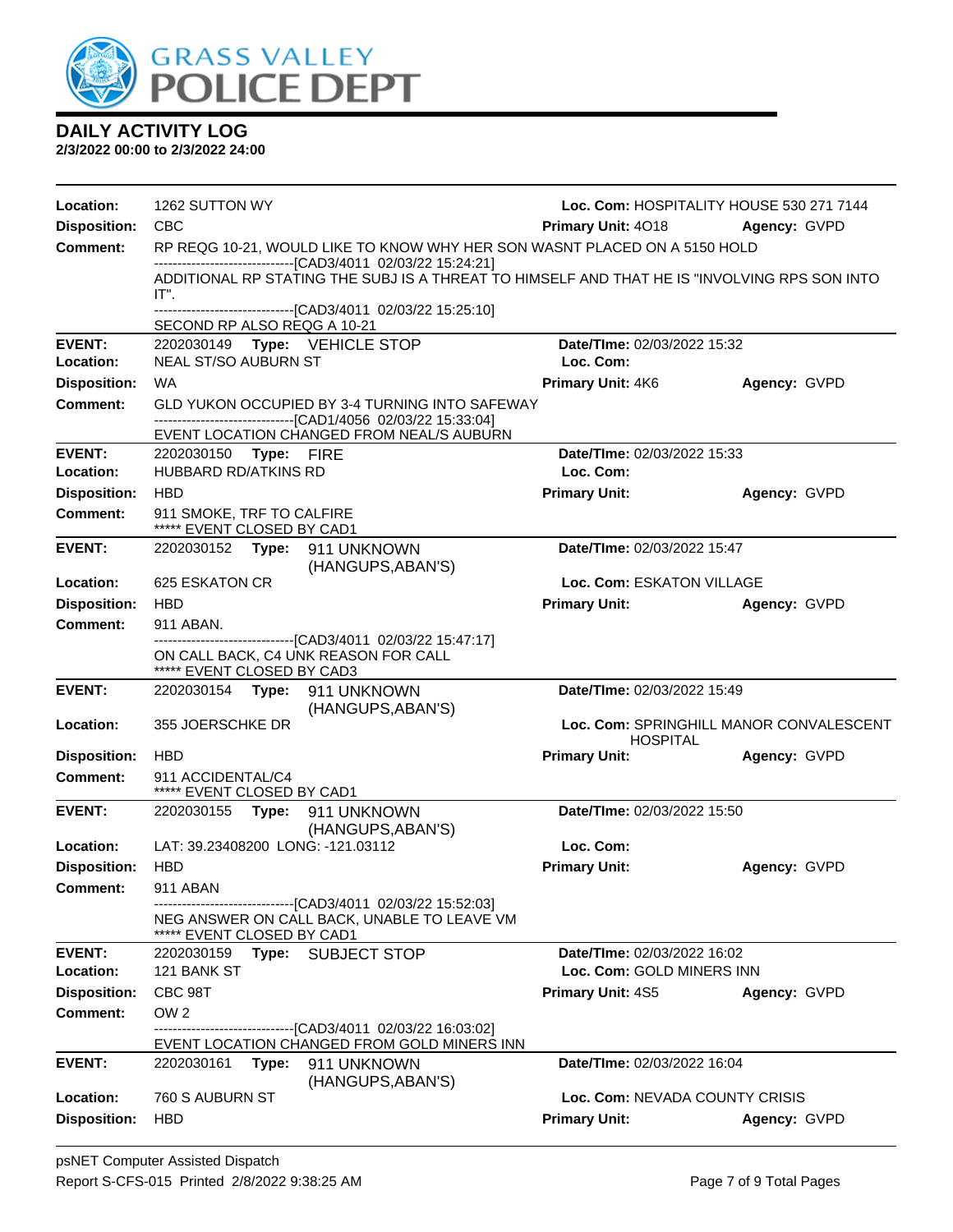

| <b>Comment:</b>     | ***** EVENT CLOSED BY CAD1   | 911 ABAN, ON CALL BACK ACCIDENTAL C4                                                                                                                                                                                                                                                                                                                                                                            |                             |              |  |
|---------------------|------------------------------|-----------------------------------------------------------------------------------------------------------------------------------------------------------------------------------------------------------------------------------------------------------------------------------------------------------------------------------------------------------------------------------------------------------------|-----------------------------|--------------|--|
| <b>EVENT:</b>       | 2202030165 Type: FOOT PATROL |                                                                                                                                                                                                                                                                                                                                                                                                                 | Date/TIme: 02/03/2022 16:16 |              |  |
| Location:           | <b>LAUNDROMAT FREEMAN</b>    |                                                                                                                                                                                                                                                                                                                                                                                                                 | Loc. Com:                   |              |  |
| <b>Disposition:</b> | <b>CBC</b>                   |                                                                                                                                                                                                                                                                                                                                                                                                                 | Primary Unit: 4017          | Agency: GVPD |  |
| <b>Comment:</b>     | ON FOOT WOODS BEHIND         |                                                                                                                                                                                                                                                                                                                                                                                                                 |                             |              |  |
| <b>EVENT:</b>       | 2202030169<br>Type:          | <b>SUSPICIOUS CIRCUMSTANCE</b><br>(VEHICLE, PERSON                                                                                                                                                                                                                                                                                                                                                              | Date/TIme: 02/03/2022 16:33 |              |  |
| Location:           | <b>GRASS VALLEY</b>          |                                                                                                                                                                                                                                                                                                                                                                                                                 | Loc. Com:                   |              |  |
| <b>Disposition:</b> | CBC 98M                      |                                                                                                                                                                                                                                                                                                                                                                                                                 | <b>Primary Unit: 4K6</b>    | Agency: GVPD |  |
| <b>Comment:</b>     |                              | RPS DAUGHTER IS MISSING HOWEVER SHE CALLED RP TODAY SOUNDING FRANTIC. VI STATED SHE WAS<br>GOING TO THE BANK TO GET MONEY OUT BECAUSE SHE FORGOT TO PAY HER RENT AND SHE WAS GOING<br>TO BE KICKED OUT. RP HAS NOT HEARD FROM HER SINCE. RP BELIEVES THE NUMBER THAT VI CALLED<br>OFF OF WAS A L.E. NUMBER AND DOESNT HAVE A WORKING PERSONAL PHONE.<br>-------------------------------[4K6/MDT 02/03/22 16:45] |                             |              |  |
|                     |                              | CTC MADE W/ HH STAFF. SUBJ IS C4. ATC RP BY 21; VM NOT SET UP AND RP DOES NOT ANSWER.                                                                                                                                                                                                                                                                                                                           |                             |              |  |
|                     | <b>CBC</b>                   |                                                                                                                                                                                                                                                                                                                                                                                                                 |                             |              |  |
| <b>EVENT:</b>       | 2202030189<br>Type:          | DISTURBANCE (NOISE,<br>MUSIC, VERBAL, BARKI                                                                                                                                                                                                                                                                                                                                                                     | Date/TIme: 02/03/2022 19:00 |              |  |
| Location:           | 151 W MCKNIGHT WY # L        |                                                                                                                                                                                                                                                                                                                                                                                                                 | Loc. Com: LAUNDRYMAT        |              |  |
| <b>Disposition:</b> | <b>CBC MOVING ALONG</b>      |                                                                                                                                                                                                                                                                                                                                                                                                                 | <b>Primary Unit: 4D13</b>   | Agency: GVPD |  |
| <b>Comment:</b>     | TO SIGN CA FOR TRESSPASS.    | RP REPORTING HBD WMA GRY BEARD GRY JACKET BLK PANTS IS THERE AND WILL NOT LEAVE. PER RP,<br>HE HAS BEEN TOLD NOT TO BE AT BUSINESS SEVERAL TIMES, AND IS CAUSING SLIGHT 415. RP WILLING                                                                                                                                                                                                                         |                             |              |  |
| <b>EVENT:</b>       | 2202030199                   | Type: SUBJECT STOP                                                                                                                                                                                                                                                                                                                                                                                              | Date/TIme: 02/03/2022 20:46 |              |  |
| Location:           | SO AUBURN ST/RACE ST         |                                                                                                                                                                                                                                                                                                                                                                                                                 | Loc. Com: NEAR THRIFT SHOP  |              |  |
| <b>Disposition:</b> |                              | ARA BOOKED FOR LOCAL 10-36F AND 11377 HS                                                                                                                                                                                                                                                                                                                                                                        | Primary Unit: 4020          | Agency: GVPD |  |
| <b>Case No:</b>     | G2200301                     |                                                                                                                                                                                                                                                                                                                                                                                                                 |                             |              |  |
| Comment:            | OW/1                         |                                                                                                                                                                                                                                                                                                                                                                                                                 |                             |              |  |
|                     |                              | ------------------[CAD3/4085 02/03/22 20:47:09]<br>EVENT LOCATION CHANGED FROM S AUBURN/RACE<br>-------------------------------[CAD1/4106 02/03/22 20:57:59]                                                                                                                                                                                                                                                    |                             |              |  |
|                     |                              | ISSUED CASE# G2200301 FOR AGENCY GVPD by UNIT 4O20                                                                                                                                                                                                                                                                                                                                                              |                             |              |  |
| <b>EVENT:</b>       | 2202030208<br>Type:          | TRAFFIC (DUI, PARKING,<br>SPEED, HAZ                                                                                                                                                                                                                                                                                                                                                                            | Date/TIme: 02/03/2022 21:17 |              |  |
| Location:           | 659 COLFAX AV                |                                                                                                                                                                                                                                                                                                                                                                                                                 | Loc. Com:                   |              |  |
| <b>Disposition:</b> | MERGED 2202030209            |                                                                                                                                                                                                                                                                                                                                                                                                                 | <b>Primary Unit:</b>        | Agency: GVPD |  |
| <b>Comment:</b>     |                              | RP REPORITNG OVERTURNED WHI TOYT OFF THE ROADWAY, NOT BLOCKING, NEG INJ.                                                                                                                                                                                                                                                                                                                                        |                             |              |  |
|                     |                              | --- [CAD3/4085 02/03/22 21:18:19]<br>ADDITIONAL 911, REPORTING SAME, STATES IT IS 174/VALLEY VIEW. NEG INJ.<br>***** EVENT CLOSED BY CAD3 WITH COMMENT-2202030209                                                                                                                                                                                                                                               |                             |              |  |
| <b>EVENT:</b>       | 2202030209<br>Type:          | <b>TRAFFIC ACCIDENT</b>                                                                                                                                                                                                                                                                                                                                                                                         | Date/TIme: 02/03/2022 21:18 |              |  |
| Location:           | 659 174 STATE                |                                                                                                                                                                                                                                                                                                                                                                                                                 | Loc. Com:                   |              |  |
| <b>Disposition:</b> | <b>RPT</b>                   |                                                                                                                                                                                                                                                                                                                                                                                                                 | Primary Unit: 4D13          | Agency: GVPD |  |
| Case No:            | G2200302                     |                                                                                                                                                                                                                                                                                                                                                                                                                 |                             |              |  |